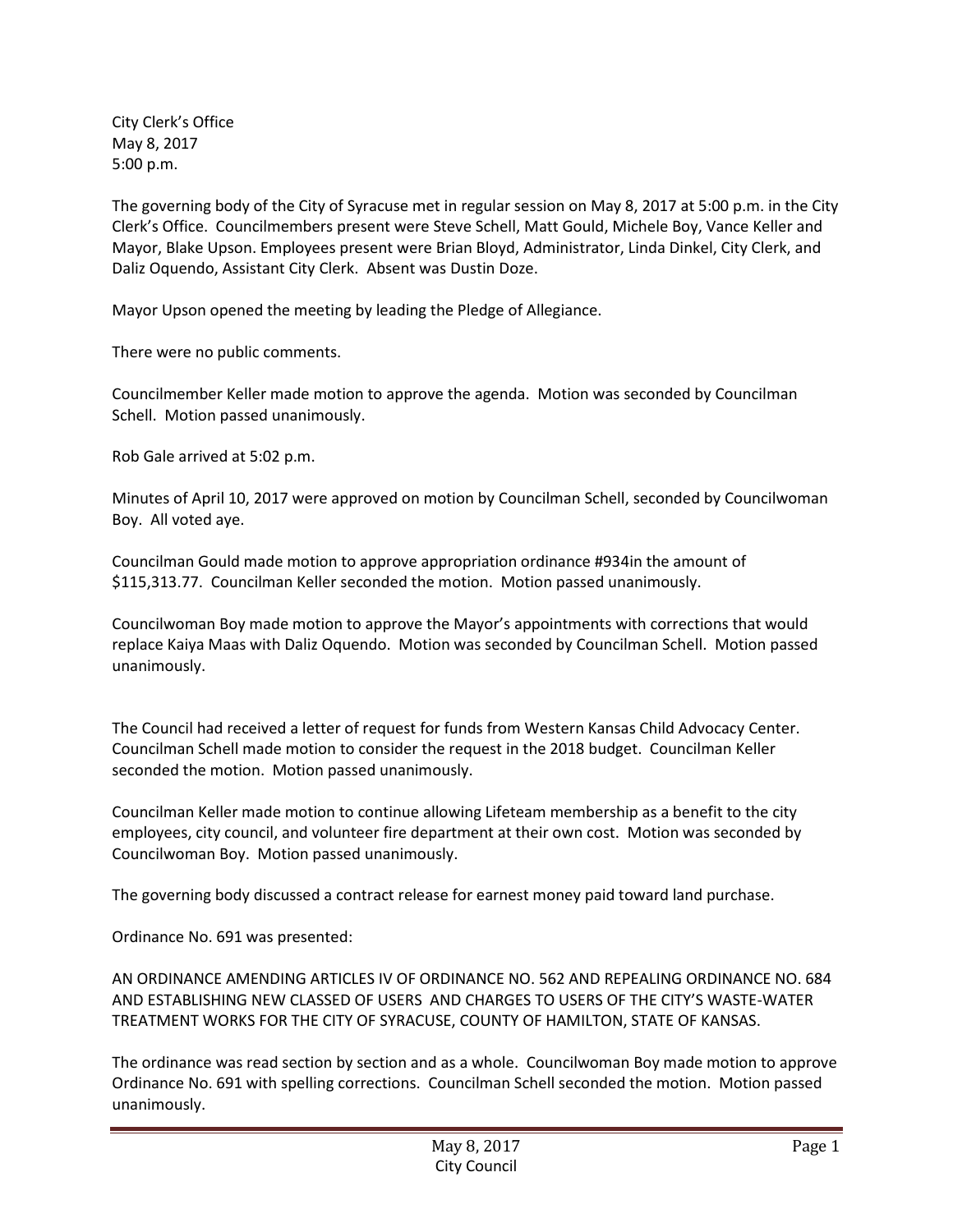Reports:

Sand Park: Fish feeders are out on the pond. The Fish and Game Warden had inquired about using the park for ATV training.

City Administrator: Picking up limbs after the late winter storm Ursa will take several weeks. City purchased a grapple for the skid steer and rented more equipment to help with storm cleanup. The Engineer for the Lagoon Project will be out to talk to the council sometime this summer.

City Clerk: We are getting the online bill pay system set up. We hope to have it ready soon.

There was no round table discussion.

Councilwoman Boy made motion to adjourn. Motion was seconded by Councilman and passed unanimously.

ATTEST:

Linda Dinkel, City Clerk Blake Upson, Mayor

\_\_\_\_\_\_\_\_\_\_\_\_\_\_\_\_\_\_\_\_\_\_\_\_\_\_\_\_\_\_\_\_\_\_\_ \_\_\_\_\_\_\_\_\_\_\_\_\_\_\_\_\_\_\_\_\_\_\_\_\_\_\_\_\_\_\_\_\_\_\_ Linda Dinkel **Blake Upson**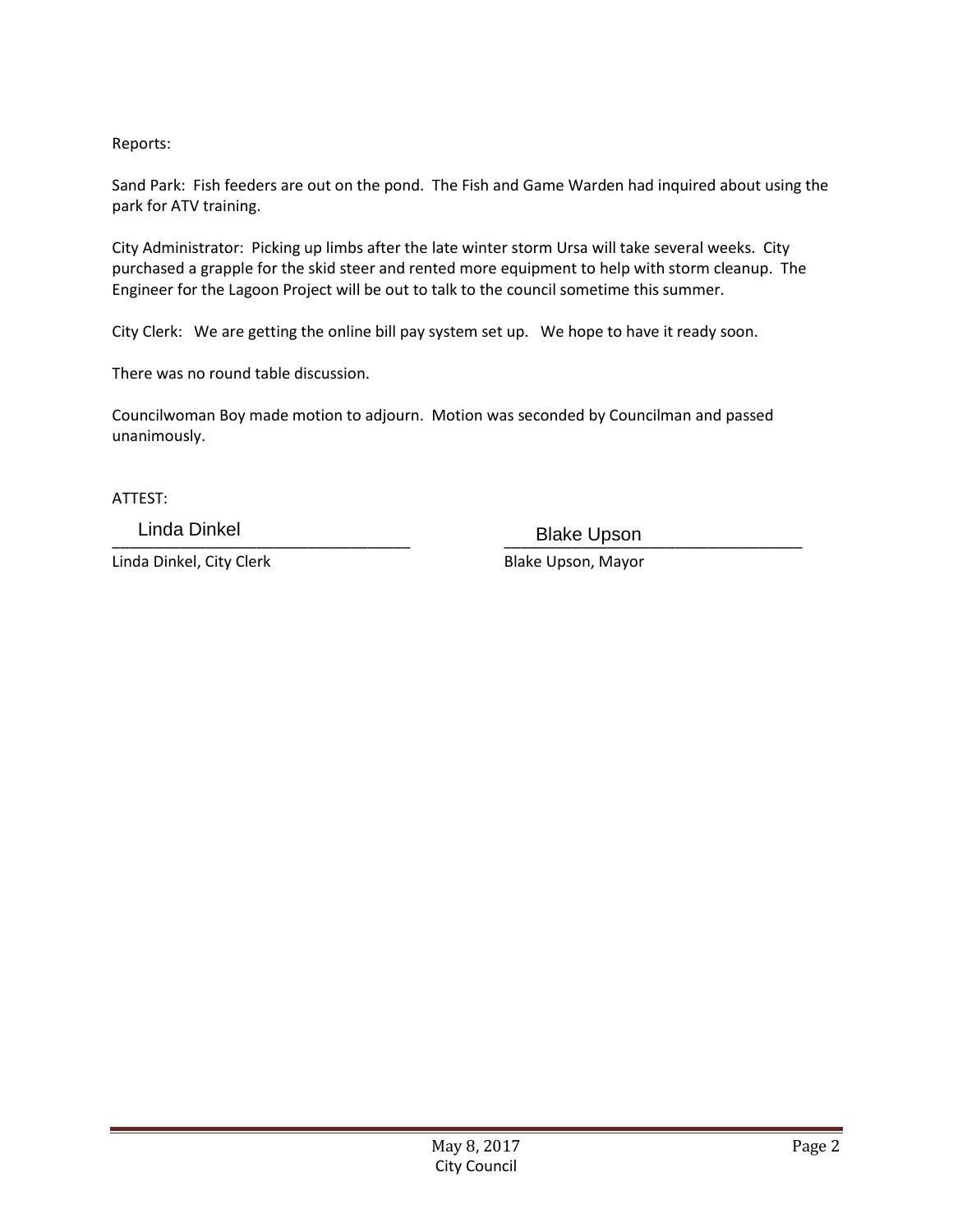## Mayor's Appointments May 2017

| Administrator           | <b>Brian Bloyd</b>      |
|-------------------------|-------------------------|
| <b>City Clerk</b>       | Linda Dinkel            |
| Treasurer               | Daliz Oquendo           |
| <b>Fire Chief</b>       | David Stimatze          |
| Attorney                | <b>Rob Gale</b>         |
| City Judge              | Meghan Houtsma          |
| Newspapers              | Syracuse Journal        |
| <b>Depository Banks</b> | Valley State Bank       |
|                         | The First National Bank |

## Committee Appointments May 2017

| Committee             | Chairman     | <b>Member</b>      | <b>Member</b>      |
|-----------------------|--------------|--------------------|--------------------|
| Streets & Alleys      | Steve Schell | Dustin Doze        | Brian Bloyd        |
| Water-Sewer-Trash     | Matt Gould   | Michele Boy        | Craig Norton       |
| Fire & Police         | Vance Keller | Matt Gould         | Jerrin Phillips    |
| Finance               | Vance Keller | <b>Dustin Doze</b> | Linda Dinkel       |
| Ordinances            | Dustin Doze  | Vance Keller       | Daliz Oquendo      |
| Parks                 | Michele Boy  | Steve Schell       | Gary Nielsen       |
| <b>Animal Control</b> | Michele Boy  | Steve Schell       | <b>Brian Bloyd</b> |